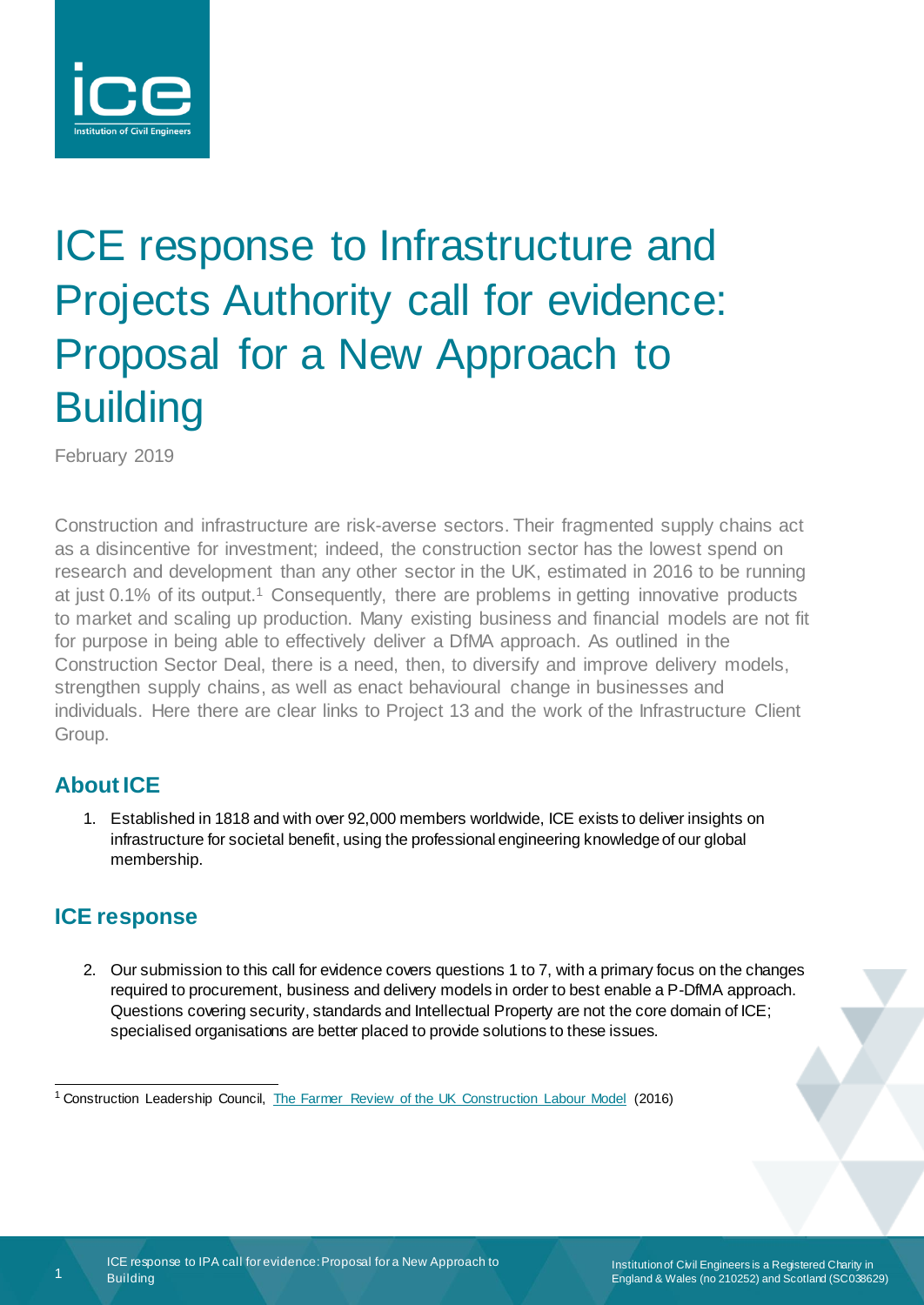

3. The response has been informed by and developed in consultation with individuals who are experts in DfMA, both ICE members and non-members. This included a roundtable discussion hosted by ICE that was attended by senior stakeholders from the client, contracting, advisory and tech sectors.

### **Summary**

- 4. In order to encourage the adoption and implementation of the P-DfMA approach, each relevant government department must first examine its own technical standards – including space standards – and determine where commonality can apply in order to rationalise the number and types of components required.
- 5. The benefits of the Infrastructure Client Group's Project 13 approach must be considered. This would enable long-term relationships and closer collaboration, allowing suppliers and advisors to better know their customers and adapt and develop appropriate methods and products for their needs. Engaging the supply chain earlier and more strategically will also allow better scoping of the potential application of those methods, increasing the chance of successful and productive deployment.
- 6. The government's ambitions should be enforced through a mandate, similar to the BIM Level 2 mandate in 2016, implemented across relevant projects and programmes and defined by a set of guiding principles. This can take the form of a concept being developed, trailblazers being run to demonstrate benefits and identify efficiencies, a rollout of the approach to early adopters, followed by wider adoption and the concept ultimately becoming business as usual.

## *Q1: How can the government best encourage the adoption and implementation of this approach in its capital programmes?*

- 7. The benefits of DfMA include cost savings, increased productivity, better quality control, reduced waste and carbon emissions, health and safety improvements and greater collaboration between clients, contractors and suppliers.<sup>234</sup> Despite this, the industry has failed to adopt changes that will deliver the benefits DfMA provides. The reluctance to change is a product of existing business models and risk aversion within the construction industry, as well as from clients themselves.<sup>5</sup>
- 8. Traditional procurement models tend to perpetuate traditional solutions. These models separate the design and manufacturing processes, limiting the opportunity for DfMA application in the first instance, and are increasingly being seen as a risk transfer model rather than one that places responsibility with

2

-

<sup>&</sup>lt;sup>2</sup> RIBA, [RIBA Plan of Work 2013: Designing for Manufacture and Assembly](https://www.architecture.com/-/media/gathercontent/riba-plan-of-work/additional-documents/ribaplanofworkdfmaoverlaypdf.pdf) (2016)

<sup>&</sup>lt;sup>3</sup> Bryden Wood, [Platforms: Bridging the gap betw een construction + manufacturing](https://www.cdbb.cam.ac.uk/Resources/ResoucePublications/2018Platforms_Bridgingthegapbetweenconstructionandmanufacturing.pdf) (2018)

<sup>4</sup> Trinder L (2018) [Design for manufacture and assembly: its benefits and risks in the UK w ater industry](https://www.icevirtuallibrary.com/doi/pdf/10.1680/jmapl.17.00021) , *Proceedings of the Institution of Civil Engineers – Management, Procurement and Law*, 171(4): 152–163

<sup>&</sup>lt;sup>5</sup> ICE, [Improving approaches to risk in](https://www.ice.org.uk/getattachment/news-and-insight/policy/improving-approaches-to-risk/Improving-approaches-to-risk.pdf.aspx#_ga=2.152610233.142513972.1549879209-1714938937.1528710932) the built environment sector (2018)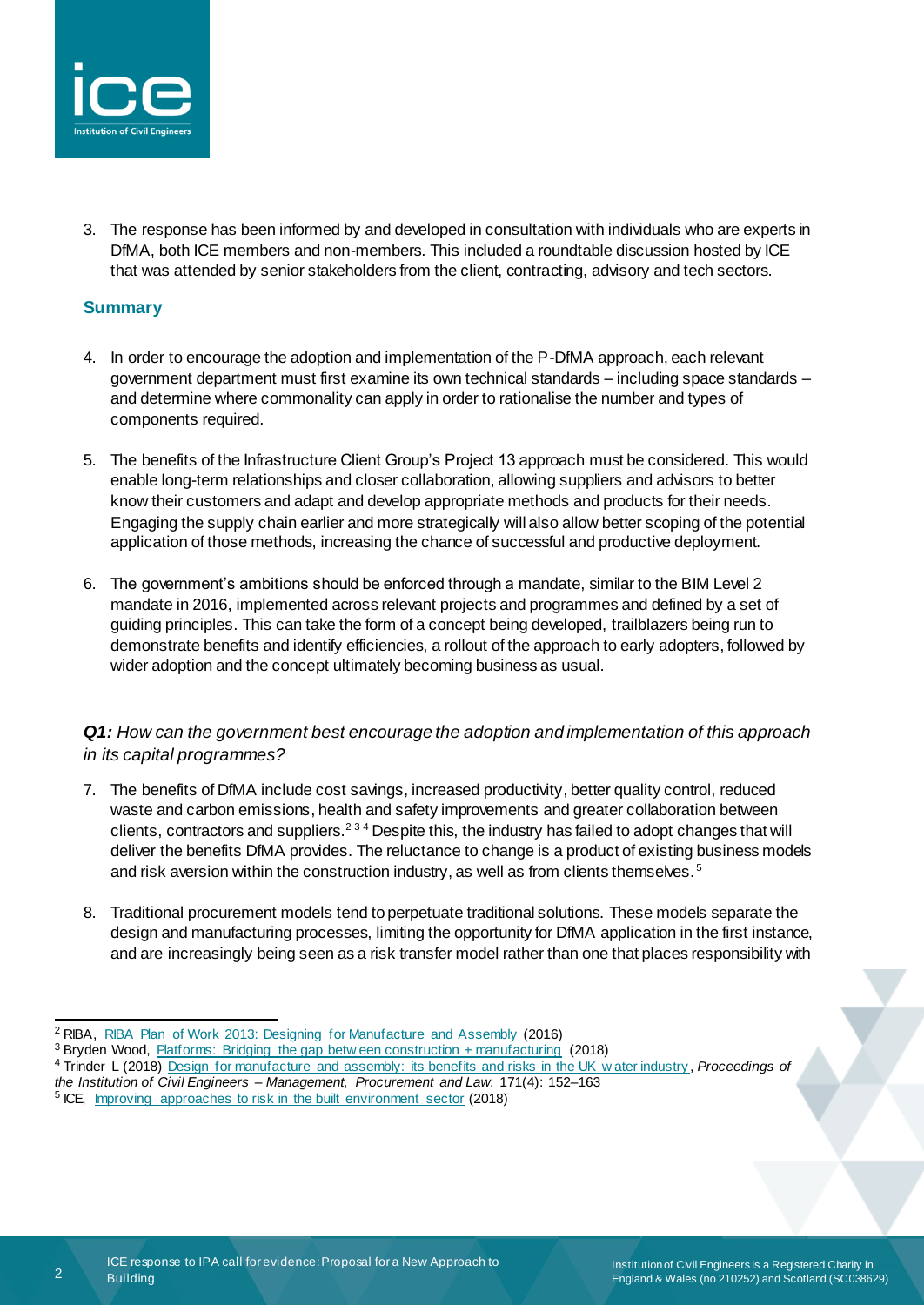

the right party to drive innovative solutions.<sup>67</sup> Existing models also lack the capability to open source standard components and systems from multiple providers. Competitive tendering-led procurement models tend to provide clients with less clarity over what they are actually procuring as the more detailed stages involving the supply chain typically become the reserve of the contractor.

- 9. There are a number of different approaches that have been used by clients and other organisations across the public and private sectors to encourage adoption of DfMA:
	- Some have adopted the 'positive discrimination' approach with varying degrees of success. For example, HS2 began with a mantra that works carried out would be done via off-site construction, with traditional used only where off-site was not appropriate.<sup>8</sup>
	- Early involvement with an engaged client works well where sufficient trust exists to allow the contractor to shape the scheme with their professional team to ensure it has been considered with a DfMA solution in mind. In this sense, it is also much easier to convert an off-site conceived solution to a traditional one, as opposed to the other way around.
	- Shifting procurement to an outcomes-based specification also helps proliferate DfMA practices. Over time, DfMA can help in further developing digital assembly and machining capabilities, as well as reducing the cost of component parts.
- 10. In order to encourage the adoption and implementation of the P-DfMA approach, each relevant government department must first examine its own technical standards – including space standards – and determine where commonality can apply in order to rationalise the number and types of components required. Having a consistent and streamlined set of standards and components in this way would enable the market to respond more effectively, particularly if the industry is brought into the process early. A framework approach to procurement across appropriate programmes can also provide a further incentive for transformation throughout the supply chain.
- 11. The call for evidence document is right to highlight the need for further research to design, test, provide assurance for and develop the components, standards and practices needed to support the P-DfMA approach. This stance should extend throughout the implementation of the new approach, alongside a recognition that such a major change will require investment and take time to fully develop. By iterating the programme and learning from prototypes, efficiencies can be found that deliver better whole-life value and higher-quality outcomes.
- 12. In order to accelerate the uptake of DfMA, government should drive change through a combination of support for supply chain development through the Transforming Construction strand of the Industrial

3

.

<sup>6</sup> Walker, P *Concurrent Engineering in Construction Projects: Procurement, contracts and conditions of engagement within a Concurrent Engineering context* (2007)

<sup>&</sup>lt;sup>7</sup> ICE, **Innovation:** Stepping up the industry (2015)

<sup>8</sup> Construction Manager, [£17bn HS2 plans off-site route to procurement](http://www.constructionmanagermagazine.com/news/17bn-hs2-project-plans-offsite-route-procurement/) (2013)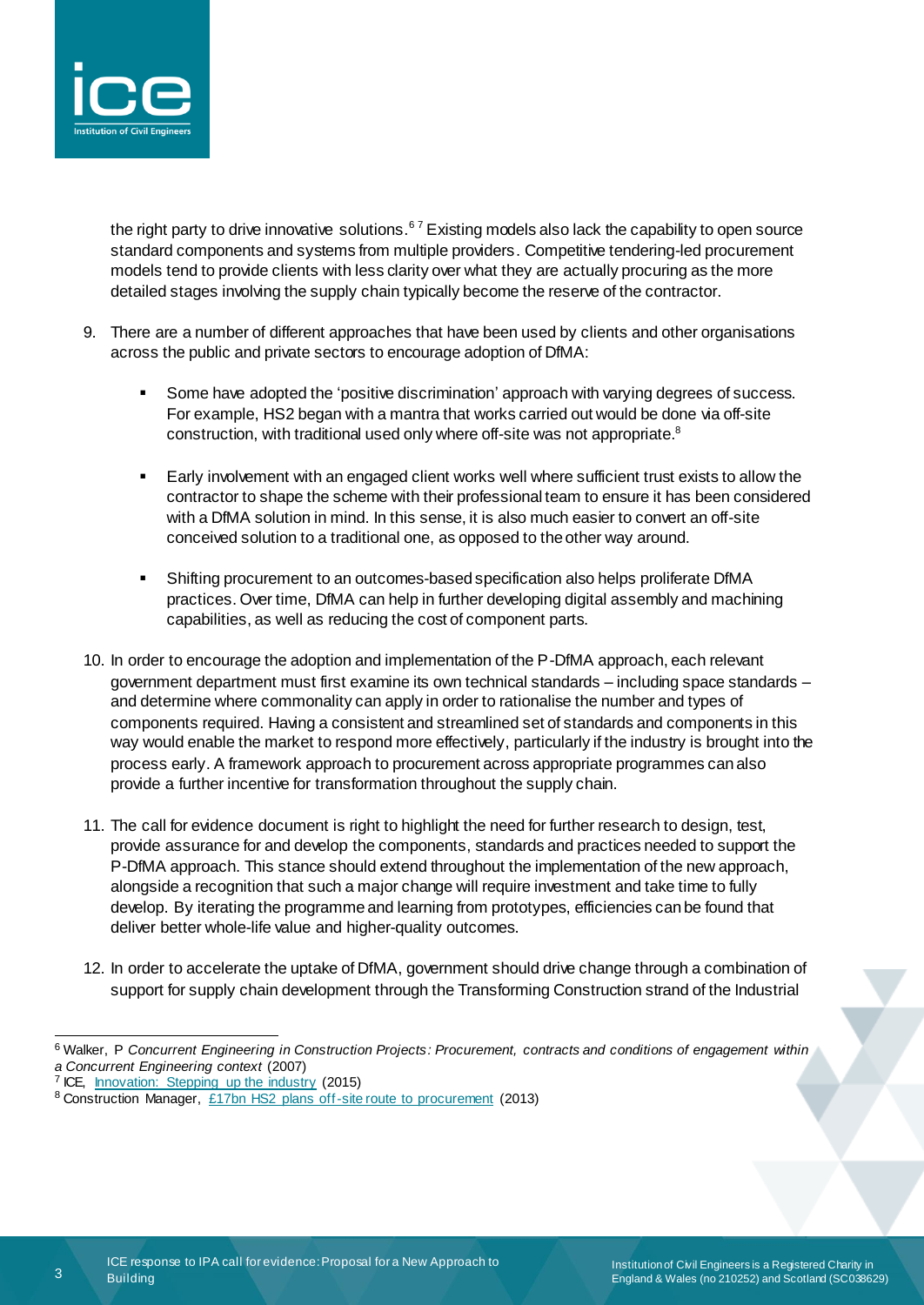

Strategy Challenge Fund as well as a visible pipeline of work through the P-DfMA proposal to provide a degree of certainty.

13. We believe government should avoid a situation where tenders presuppose that a DfMA approach will be applicable on every project or programme. This approach can stifle innovation in other areas, while potentially also leading to a 'race to the bottom'. A clear set of guiding principles, which outline the types of projects most suited to a DfMA mandate, is required to ensure this situation is avoided.

### *Q2: Within your organisation or sector what changes are needed, including in relation to technologies, skills and commercial models, for this approach to succeed?*

- 14. The traditional construction delivery model sees flexibility during the build process to the point where items and components – and often more – are able to be changed or substituted while on-site. DfMA is completely different in this respect as the building/infrastructure must be assembled in the way it has been designed. This requires multiple aspects of a project to be considered, finalised and approved at an earlier stage, necessitating the need for a different delivery model and new skills to implement it. The project team must also fully understand and be attuned to the design programme and milestones to ensure successful delivery.
- 15. Adopting a DfMA approach does not mean that standard or manufactured elements need to be adopted wholesale. It may simply mean harnessing design rationalisation, materials optimisation, justin-time delivery or logistics planning in order to achieve high rates of productivity on site. Seeking to find the most efficient way to deliver a project inevitably reduces the resources required while improving outcomes. DfMA can be applied to one-off small-scale projects where appropriate, as well as to large-scale projects and frameworks.

## **Project 13**

- 16. The current business model for construction is not fit for purpose. Poor productivity and adversarial practices lead to poor outcomes for clients and infrastructure users, while the conventional approach to risk and margins often forces clients to pursue the cheapest offer.
- 17. The Infrastructure Client Group's Project 13, that ICE has been supporting, is an industry wide change programme to move the industry from a transactional business model to an enterprise model, and could play a part in enabling greater use of off-site manufacture and enhanced productivity.<sup>9</sup>
- 18. The main differences between the new enterprise model and traditional construction are:
	- Reward/profit in the enterprise is based on value added to the overall outcomes, not time spent, with longer relationships between asset owners and suppliers. The relationships

4

**Manuel Client Group, [Project 13](http://www.p13.org.uk/)**<br><sup>9</sup> Infrastructure Client Group, Project 13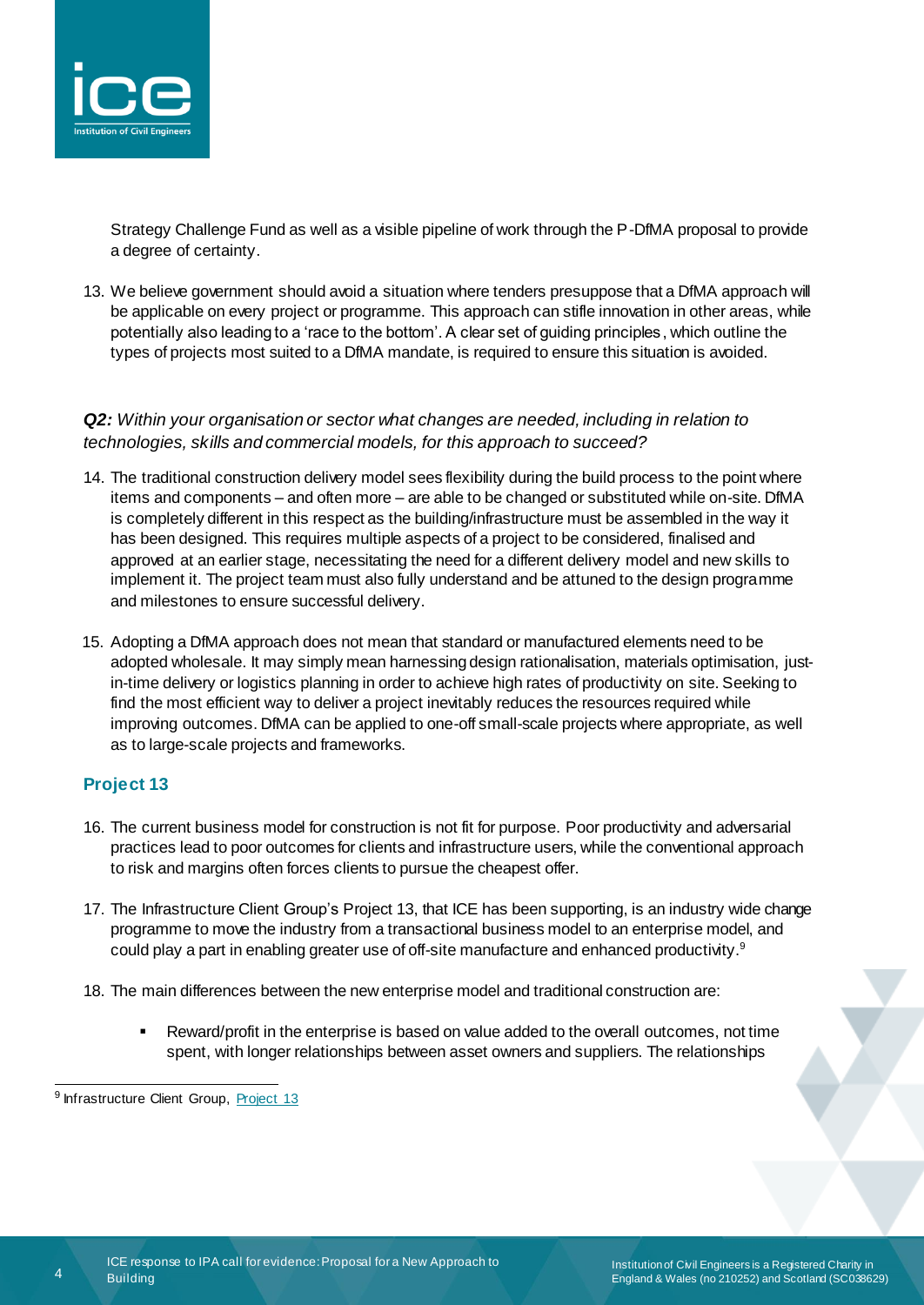

between organisations last over a longer time period, incentivising investment in skills and tailoring of supply chain business models. This, combined with portfolio level scope, will improve productivity through enabling commitment to delivery methods including DfMA and other types of off-site construction.

- There is greater understanding of cost drivers and risk across all organisations in the enterprise, with commercial incentives for collaboration to jointly mitigate risk, not transfer it.
- **E** Establishing a high performing enterprise requires fundamentally different leadership, governance, behaviours and skills to succeed.
- By sharing risk and creating stable project structures, the perception of risk from innovation is reduced, as are traditional damaging adversarial business practises.
- 19. This change will be enabled by the industry working together to move forward. A sharing of information, case studies and best practice – building the evidence base for change – will help develop industry confidence. This combined expertise would allow development and deployment of DfMA, rather than creating competition across contracts.
- 20. Specifically, the Project 13 business model will support off-site manufacturing methods, including DfMA, in the following ways:
	- **Providing sufficient scope for efficiency, productivity and innovation, so that suppliers** can invest in more productive methods of construction which will pay off across a larger programme.
	- **Long-term relationships with closer collaboration,** allows suppliers and advisors to get to know their customer (the asset owner) better and adapt and develop appropriate methods and products for their needs.
	- Integration, by bringing together advisors and different levels of suppliers jointly to work with the owner the combined expertise can be used to develop and deploy modern methods rather than introducing competition across contracts.
	- **Earlier, strategic engagement of the supply chain, allows better joint scoping of potential** application of modern methods, therefore increasing the chance of successful and productive deployment.

## **Digital**

5

-

21. ICE's State of the Nation: Digital Transformation report from 2017 highlighted that clients and industry need to become far more 'data-savvy', recognising not just the value of their current data assets, but the long-term benefits from better asset data through its whole lifetime.<sup>10</sup> Standardised design and automation which can be used across a range of projects offers the prospect of considerable productivity gains. DfMA will demand better data, but industry and clients should recognise that better data is valuable in itself for predictive maintenance and better future decision

<sup>&</sup>lt;sup>10</sup> ICE, [State of the Nation 2017: Digital Transformation](https://www.ice.org.uk/news-and-insight/policy/state-of-the-nation-2017-digital-transformation)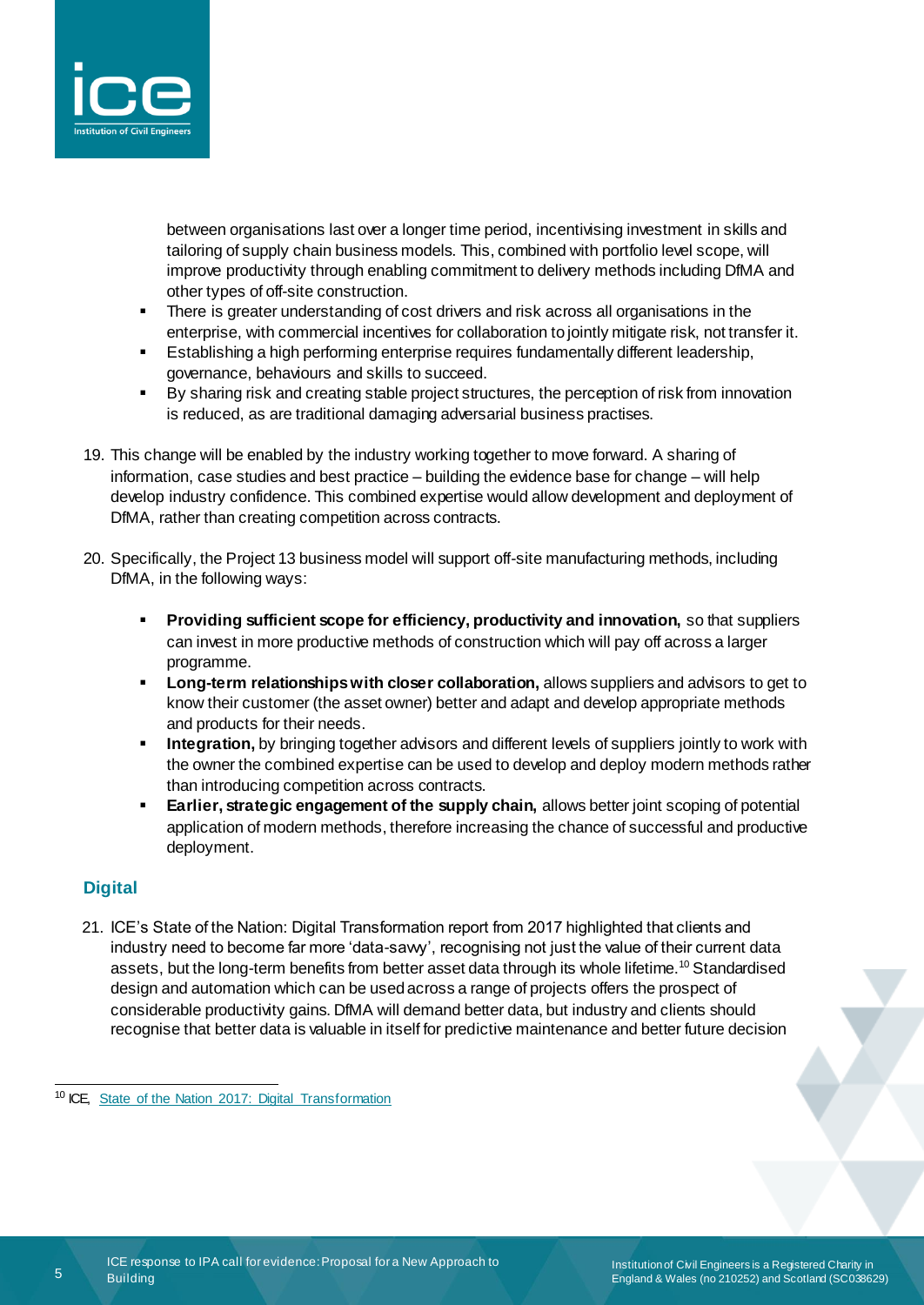

making. This will be a totally different approach for an industry which has historically tended to work from scratch on a project-by-project basis.

#### **Skills and competence**

- 22. In addition to change throughout businesses themselves, new competencies and managerial skills will have to be developed in individuals. Professionals involved in the industry, including civil engineers, will have to orchestrate a collaborative DfMA protocol and help to conceive products for a manufacturing process, as well as know how to integrate them into a design.
- 23. In addition to these digital skills, DfMA also requires design, logistics, leadership, management and assembly expertise. Managers will need to manage a greater number of variables and diverse teams, bringing together on- and off-site activities. It is entirely possible, going forward, that the industry develops new roles (for example, DfMA Manager or Coordinator) as it has in the case of BIM (Information Manager, BIM Manager etc.)
- 24. Project team members will also need to deepen their logistics competencies, and there will be a need for leaders and managers to develop softer collaborative skills such as problem solving, team working and communication alongside their technical competencies. This suggests that behavioural development is as important as skills development for education and training providers.
- 25. A DfMA programme provides a solid base for Further and Higher Education providers to respond to this demand, ensuring that the requisite skills can be developed, but they need to be engaged early in the process to deliver the best outcomes.

#### *Q3: How should government engage with industry to make sure this approach succeeds?*

- 26. Lessons can be learned from the Infrastructure Client Group's Project 13 approach, the benefits of which are outlined in paragraph 20. This would support long-term relationships and closer collaboration, allowing suppliers and advisors to better know their customers and adapt and develop appropriate methods and products for their needs. Engaging the supply chain earlier and more strategically will also allow better scoping of the potential application of those methods, increasing the chance of successful and productive deployment.
- 27. DfMA in construction is not a brand new concept. Government should recognise that there is significant good work already being done where lessons can be shared to help enable a successful and sustainable shift to a P-DfMA approach.
- 28. As outlined later in Question 5 regarding risks, an initial pilot approach with industry, for example via departmental trailblazers, is needed to help build capacity and develop resilience to enable a wider move towards the P-DfMA approach.

6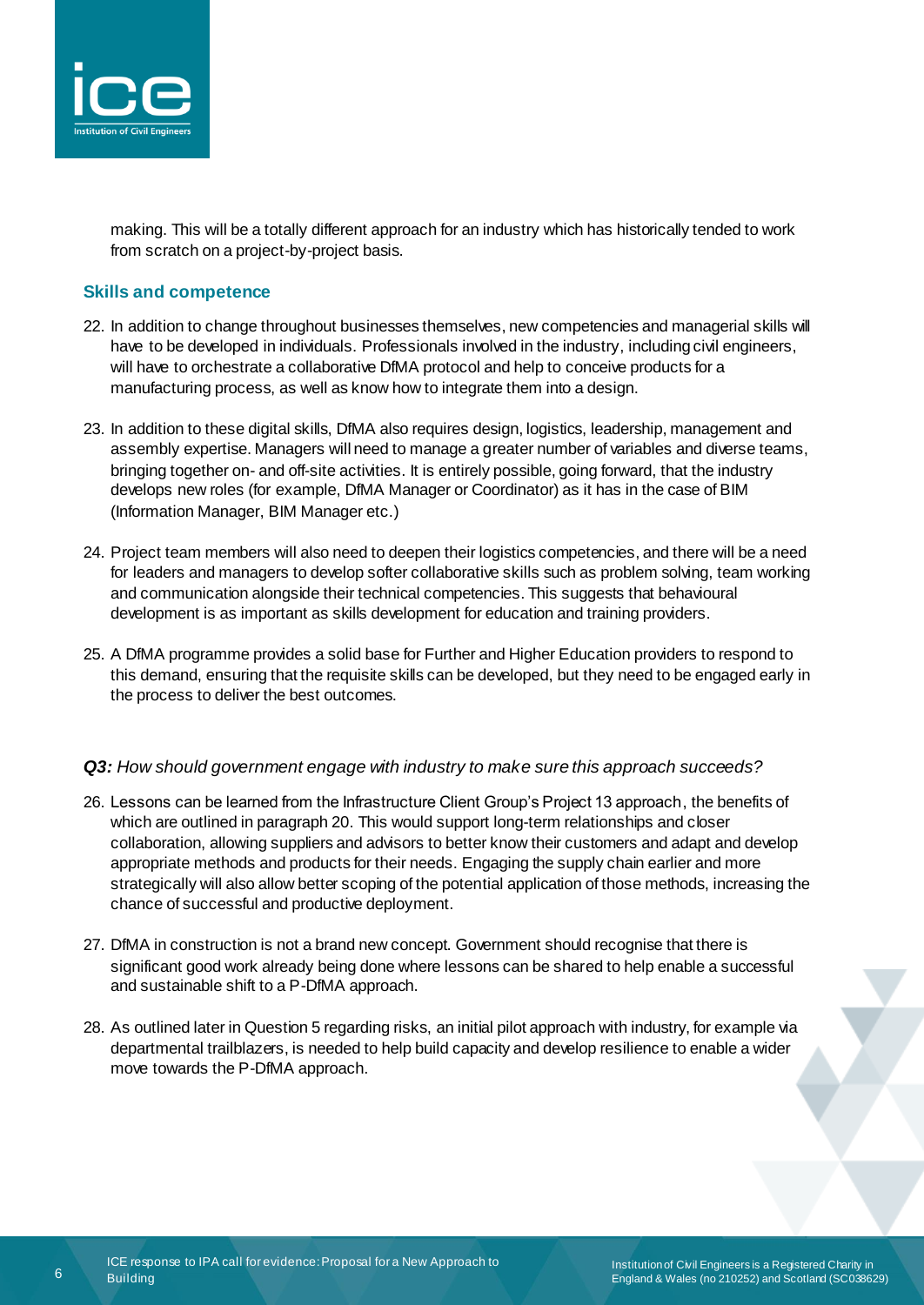

29. There should also be a visible pipeline of work and/or routemap available under the P-DfMA approach to enable the supply chain to grow capacity and invest appropriately.

#### *Q4: How can the benefits of this approach best be measured?*

- 30. There is a need for common, consistent metrics to be utilised across P-DfMA to better enable improvements as the system develops. We would also encourage reporting on the use of the P-DfMA system, published by relevant departments and collated by the IPA at regular intervals.
- 31. It is also important to have a strategy for benchmarking platform-based approaches against traditional construction across the whole-life performance of an asset.
- 32. As outlined earlier, there needs to be a recognition across government that a P-DfMA approach will not be at its most refined immediately. In order to achieve the best whole-life value, the approach will require time, investment, resource and collaboration. For this reason, metrics should be weighted towards whole-life value, as opposed to cost.
- 33. Another benefit that a P-DfMA approach can deliver is greater certainty of cost to a client. Recent examples of cost overruns on major infrastructure projects and a general trend in the industry for gaps between quoted prices and actual cost have highlighted this as an issue. Off-site construction is more predictable in terms of cost, time and quality than traditional delivery methods, and is simpler to compare to other projects in terms of benchmarking. ICE is exploring this issue further and will consider the P-DfMA approach in its research.

## *Q5: What risks and costs (including hidden and associated costs) would this approach create for your organisation or sector?*

- 34. Clients and constructors typically look to manage risk on the largest projects by contracting with suppliers who have the capacity and balance sheet to give confidence that they will be able to deliver the contract. As an emerging industry, there are still too few DfMA suppliers able to operate at scale.
- 35. Capacity and resilience must therefore be built up over time. At present, the supply chain both in terms of equipment and people – is not large or flexible enough to cope and DfMA solutions are likely to be poorly implemented. Therefore, a departmental pilot or trailblazer approach should be implemented in order to build capacity first.
- 36. DfMA requires engagement throughout the entire supply chain. This is a potentially enormous undertaking, however, a number of clients and contractors, such as United Utilities and Laing O'Rourke, have already embraced DfMA – there are lessons here that can be shared with the wider industry.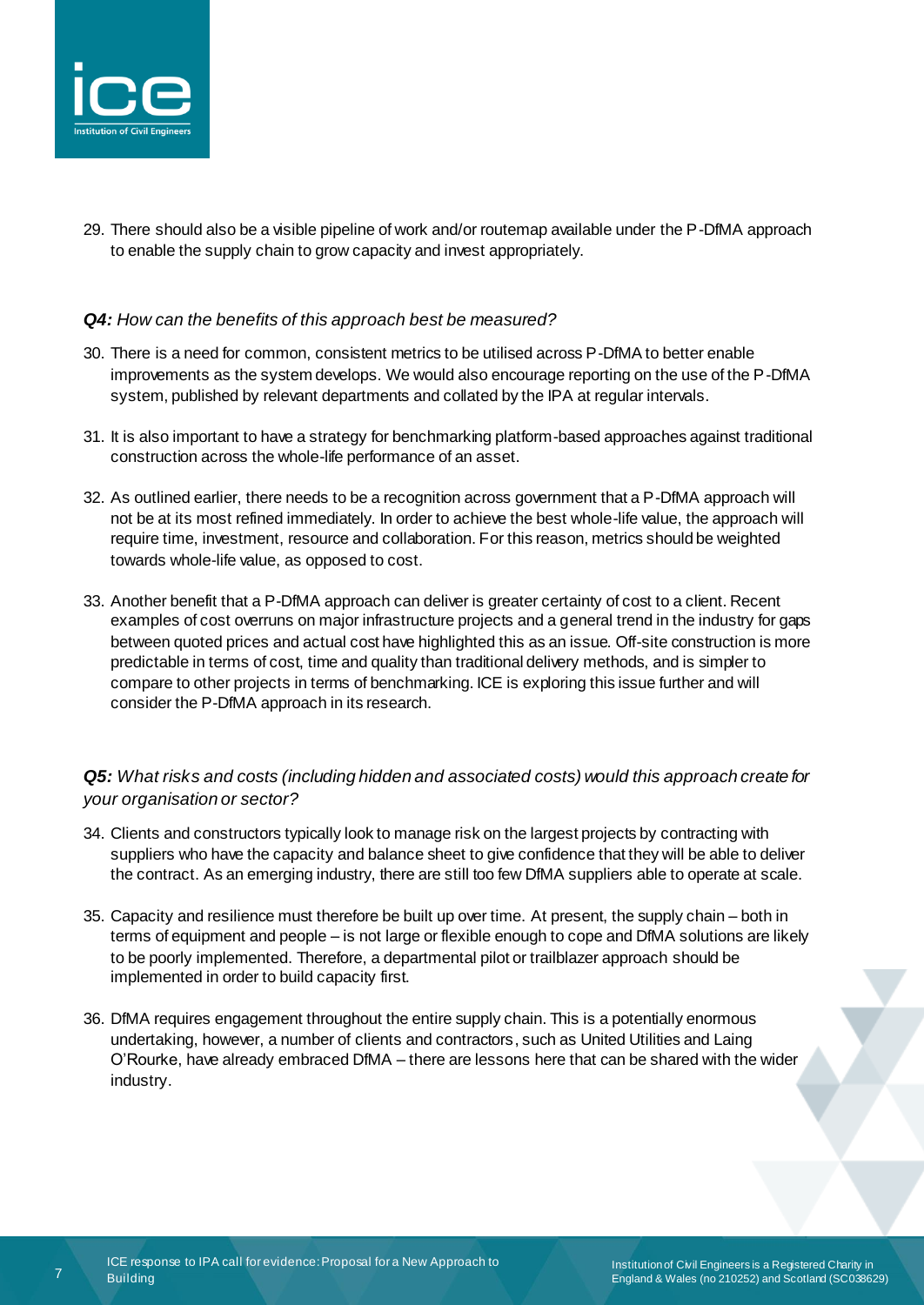

- 37. However, there are inconsistencies in this approach. For example, while precast concrete components and steel beams are typically already in production in various DfMA systems, there is a need for greater engagement with more specialised contractors and others who need to ensure their own components, equipment and technology fit both literally and figuratively into a whole-systems approach. Consideration must also be given to the operation, maintenance and potential replaceability of components once in place.
- 38. There is also a risk that not all organisations will be open to working collaboratively. For this reason, the government's ambitions should be enforced through a mandate, similar to the BIM Level 2 mandate in 2016, implemented across relevant projects and programmes that are defined by a set of guiding principles. Indeed, lessons can be learned from the BIM Level 2 mandate implementation in order to deliver the most suitable outcome and ensure the industry is ready for change.<sup>11</sup> This can take the form of a concept being developed, trailblazers being run to demonstrate benefits and identify efficiencies, a rollout of the approach to early adopters, followed by wider adoption and the concept ultimately becoming business as usual. The mandate should provide a clear date and routemap for when the P-DfMA approach will come into effect. The mandate approach also does not require primary legislation; instead the requirement can be enforced through a general policy direction set by the Treasury or Cabinet Office for relevant departments to implement.
- 39. The guiding principles should ensure DfMA is not the default on every project or programme, only those where it is highly applicable and relevant, and there is an inherent need for flexibility as the technology develops. This means that alternatives to DfMA, which in some cases may provide better value, are not always excluded at tender stage.
- 40. A study in the ICE journal *Management, Procurement and Law* on the application of DfMA in the water sector found that there is a need for better DfMA-focused risk management. Existing risk assessments often focus on design and construction and give little thought to long-term asset operation. The study presented a new risk assessment matrix to help evaluate product suitability on specific projects (figures 9 and 10 in the study referenced).<sup>12</sup>
- 41. Current forms of contract can also be a barrier and create risks if a DfMA supplier is paid only when works are complete, for example, this can create financial problems for smaller manufacturers in the supply chain. New or amended forms of contracts should be created that recognise the shifting delivery model a DfMA approach would bring.

*Q6: How can this approach best be used to support the economy on a local and a national level?*

8

.

<sup>11</sup> [Creating a Digital Built Britain,](https://www.gov.uk/guidance/creating-a-digital-built-britain-what-you-need-to-know) Innovate UK & IPA (2017)

<sup>12</sup> Trinder L (2018) [Design for manufacture and assembly: its benefits and risks in the UK w ater industry](https://www.icevirtuallibrary.com/doi/pdf/10.1680/jmapl.17.00021) , *Proceedings of*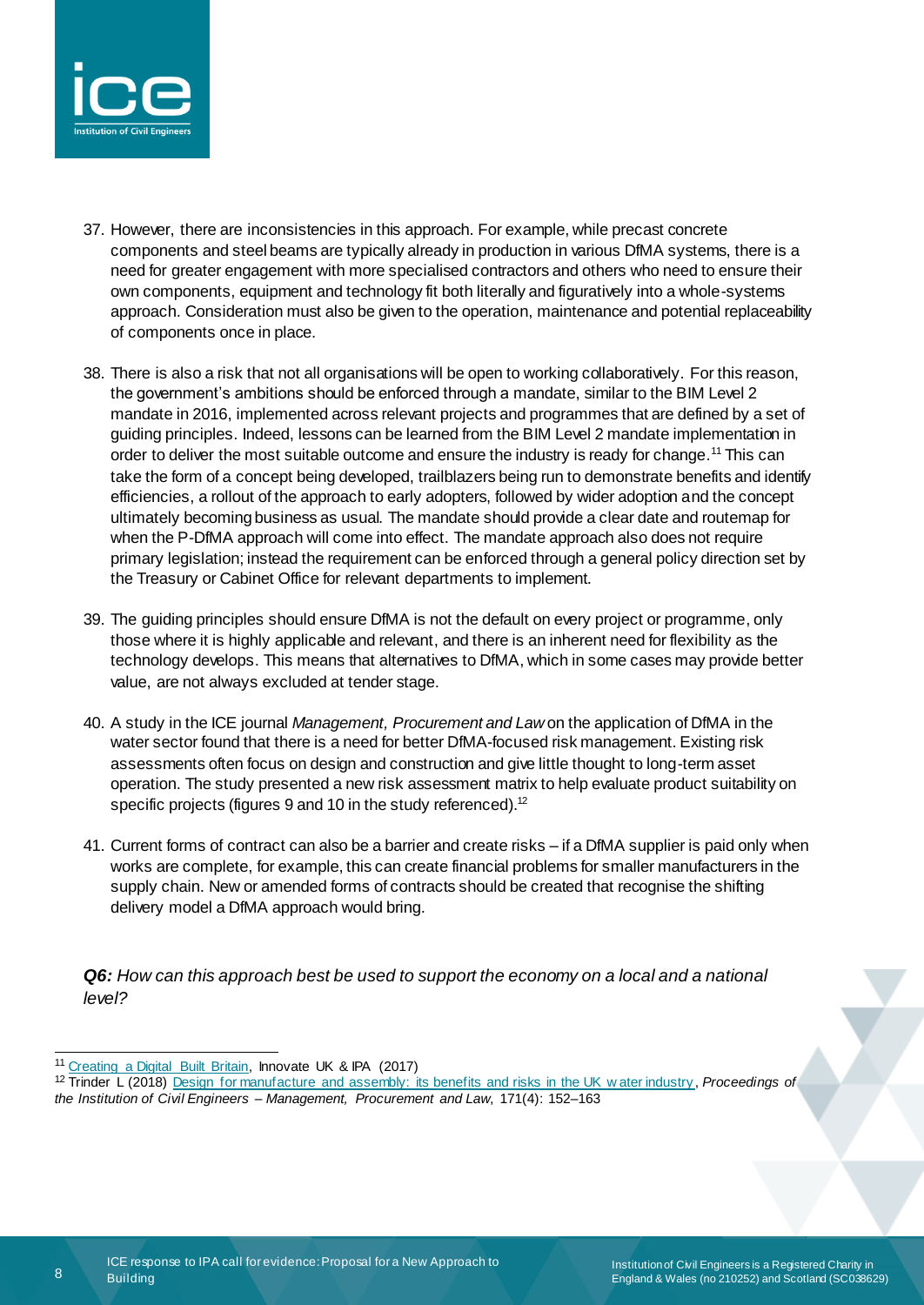

- 42. The productivity benefits of a DfMA approach are well known, with numerous examples of resource, time, quality, safety and sustainability improvements where it has been applied.<sup>13 14 15</sup> By combining labour and capital more efficiently and at scale, productivity and economic growth, both national and local, can improve and well-paid, highly skilled jobs be created. If the UK is seen as a world leader in DfMA and associated services, there will also be opportunities to export this expertise abroad and further benefit the national economy.
- 43. The Government's own Construction Sector Deal already outlines that the adoption of digital and a move to off-site manufacturing will strengthen local supply chains and local economics across the UK.<sup>16</sup> Typically, a high proportion of spend is retained within the region where construction and infrastructure work is undertaken. This means that improvements to the performance and profitability of the supply chain can be expected to directly benefit the local economies in which these businesses operate.

## *Q7: How would current contracting models and building requirements need to change, in order to best facilitate procurement from a product platform?*

- 44. Our position on this has been primarily covered in questions 1 and 2, with regards to the type of procurement approach needed to proliferate the use of DfMA – including as a product platform – and how business and delivery models must change to accommodate a P-DfMA approach. This is repeated in summary below.
- 45. In order to accelerate the uptake of DfMA, government should drive change through a combination of support for supply chain development through the Transforming Construction strand of the Industrial Strategy Challenge Fund as well as a visible pipeline of work through the P-DfMA proposal to provide a degree of certainty.
- 46. The traditional construction delivery model sees flexibility during the build process to the point where items and components – and often more – are able to be changed or substituted while on-site. DfMA is completely different in this respect as the building/infrastructure must be assembled in the way it has been designed. This requires multiple aspects of a project to be considered, finalised and approved at an earlier stage, necessitating the need for a different delivery model and new skills to implement it. The project team must also fully understand and be attuned to the design programme and milestones to ensure successful delivery.
- 47. The current business model for construction is not fit for purpose. ICE and the Infrastructure Client Group's Project 13 is an industry wide change programme to change the business model seeking to

<sup>16</sup> BEIS, [Construction Sector Deal](https://www.gov.uk/government/publications/construction-sector-deal) (2018)

.

<sup>13</sup> Laing O'Rourke & Buildoffsite, [Delivering infrastructure w ith certainty: DfMA case studies](https://www.buildoffsite.com/content/uploads/2018/07/Crossrail-Case-Studies-presentation.pdf) (2018)

<sup>14</sup> ICE, [DfMA and the A453 Road Widening project: A new approach to bridge construction](https://www.ice.org.uk/knowledge-and-resources/case-studies/dfma-a453-road-widening-new-approach-bridge) (2015)

<sup>&</sup>lt;sup>15</sup> Mott MacDonald, DfMA - [One of the keys to unlocking a more efficient industry](https://www.mottmac.com/views/dfma---the-key-to-a-more-efficient-industry) (2015)